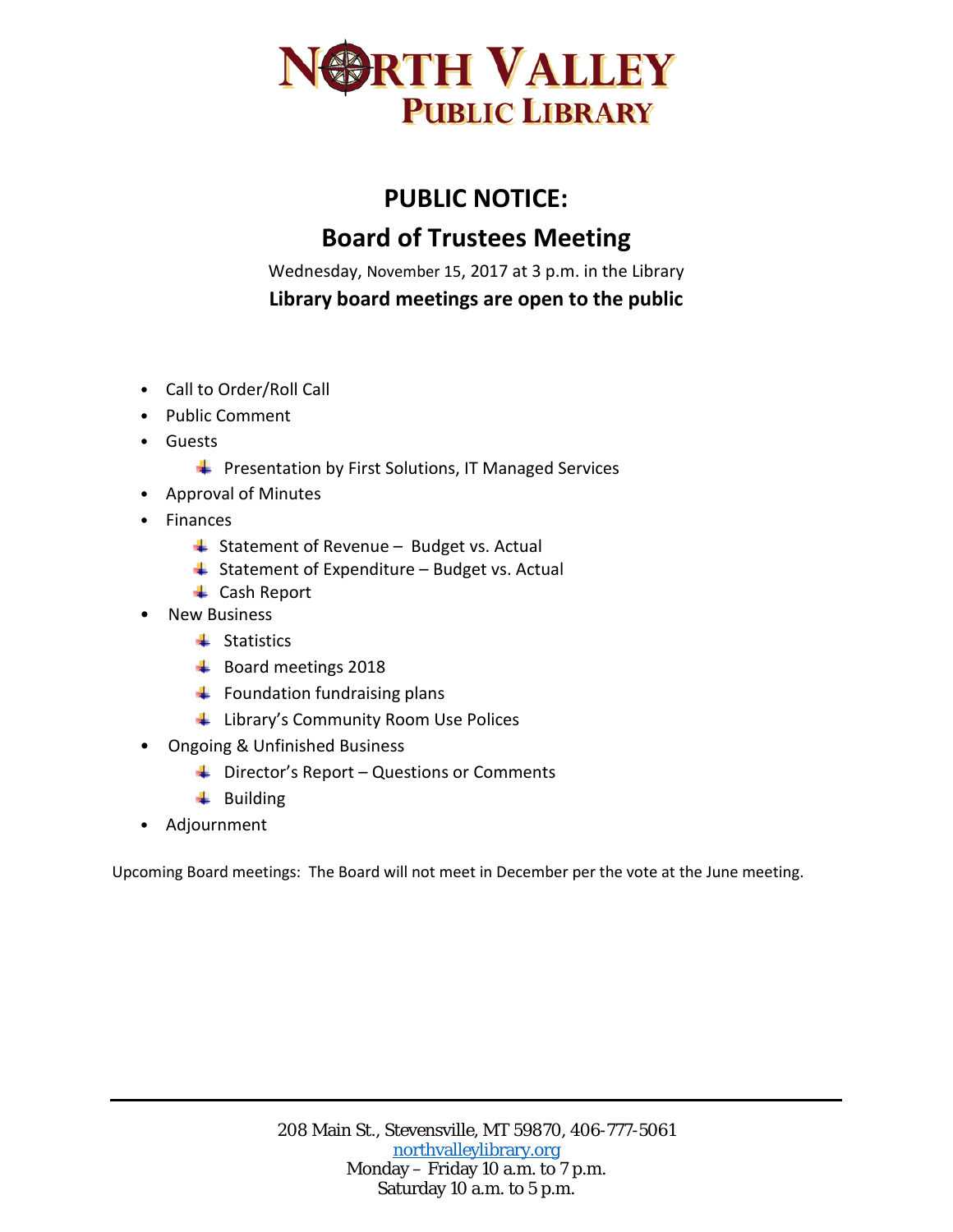North Valley Public Library Board of Trustees Meeting Wednesday, November 15, 2017 Montana Room at North Valley Public Library

Victoria Howell, Board Chairman Ben Essary, Board Member Caitlin Dunn, Board Member Denise Ard, Library Director Leon Theroux, Guest

Victoria called the meeting to order at 3:08 p.m. Dianne and Kim were not present. There was no public comment.

Bret Gardner is resigning as an IT employee the second week of December. The library needs someone for IT service and troubleshooting. FirstCall representatives Brandy Fowler and Sean Devault gave a presentation about their services. They want a 36-month contract and an upfront fee equal to the cost of 2 months of service. Support and project work are outside the monthly services contract. They will email additional quotes to Denise.

Caitlin motioned to approve last month's board minutes, Ben seconded. The minutes were unanimously approved.

Finances: Personnel services/salary will be underspent due to Bret's resignation and Denise will need to add a new BARS object code (352) for IT consulting professional services. Since it is new, no funds were allocated to this line in the budget.

Bret put in new hard drives for the public computers that should extend their life another three years. The line item for computer equipment will be overspent by a few hundred because it was an unplanned upgrade, but Denise decided this was necessary for patron and staff satisfaction with relatively low cost (\$70.99 for 11 PCs=\$780.89) and only going over a few hundred. This upgrade has increased patron satisfaction because reboot between patron time is lessened from about 10 minutes to less than a minute and the computers are faster.

The staff room renovation is finished and Bryan, the contractor has been paid his first installment and has given Denise the second bill. Ben made a motion to approve the finances, Caitlin seconded. The motion unanimously passed.

Statistics: The board reviewed the annual statistics for NVPL.

Board meetings for 2018: The board tabled the discussion to review it when all board members are present.